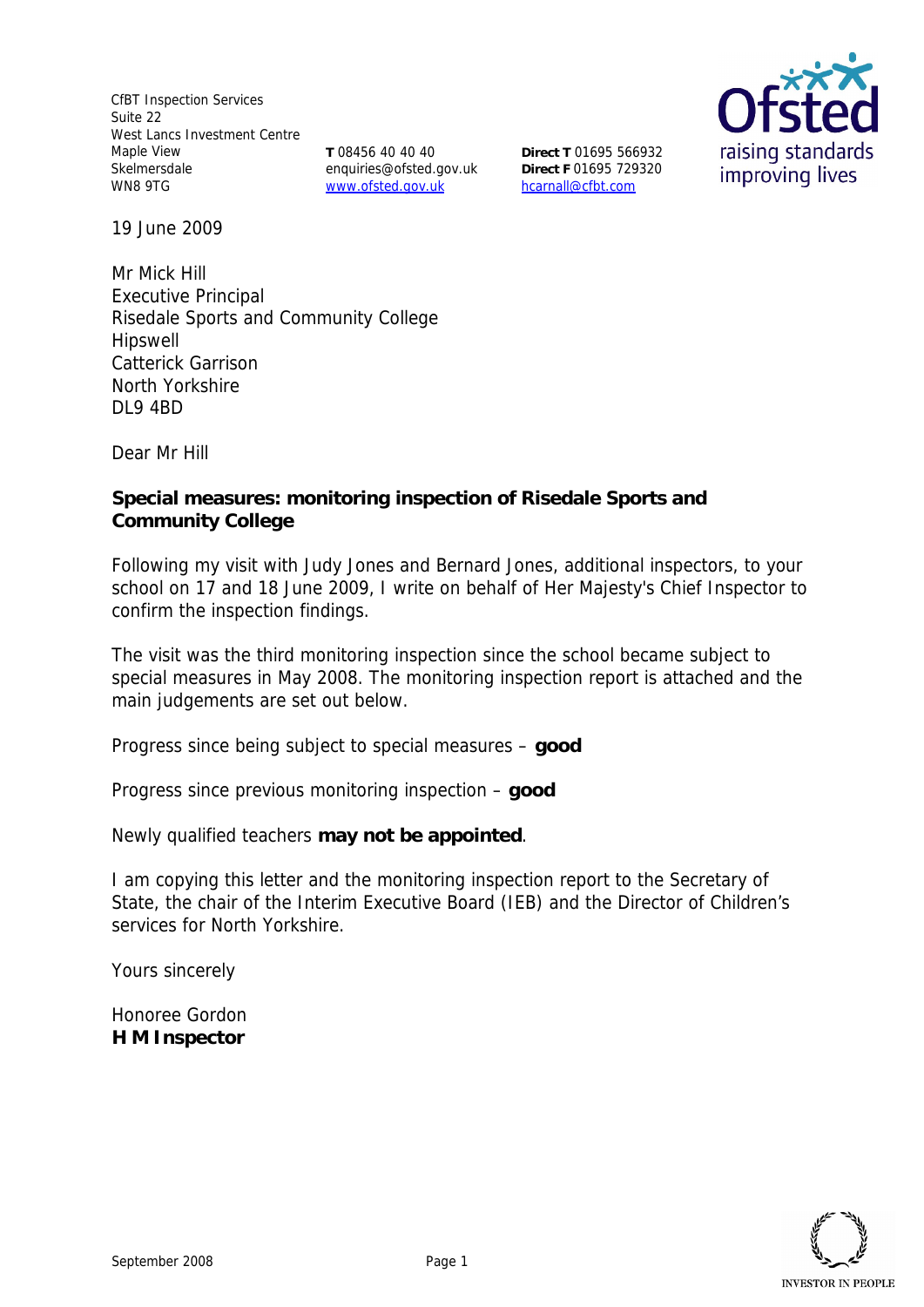

**Special measures: monitoring of Risedale Sports and Community College**

**Report from the third monitoring inspection on 17 and 18 June 2009**

## **Evidence**

Inspectors observed the college's work, scrutinised documents and met with the executive principal; the assistant principal; members of the school's senior leadership team; a number of heads of faculty; groups of students; a member of the Interim Executive Board (IEB) and representatives from the local authority.

## **Context**

The college has operated as a 'soft' federation with Northallerton College since September 2008 and is led by the headteacher of that college as executive principal. Risedale College is governed by an IEB. The day-to-day running of the college is the responsibility of the assistant principal, seconded from Northallerton College. A 'hard federation' formalising these arrangements and providing the governance begins in September 2009. The arrangements for how this will operate are well underway.

An assistant principal with responsibility for mathematics was appointed in April 2009.

### **Achievement and standards**

Standards remain well below the national average and students do not all achieve as well as they should. However, the college continues to improve. Progress in lessons is often good, as teaching has improved, helping students to catch up to where they should be and there is a good programme for intervention where this is not the case.

The results of GCSE examinations already taken by Year 11 students provide encouraging evidence of improving standards. Half of Year 11 students have additional qualifications at Level 2 in numeracy and literacy. The college awaits the results from the summer 2009 GCSE examinations as an indication that this rising trend is sustainable over time.

The results of recent tests taken by Year 9 students and marked in school indicate that standards have risen compared to results in 2008. Although still well below national expectations, a greater proportion of students gained above average levels in English than in 2008, and boys' attainment is also noticeably higher.

In the college's specialist subject of physical education, standards, though low, are now rising, following the introduction of a more appropriate vocationally orientated curriculum. The specialist subject is making a satisfactory contribution to raising standards in the school overall. Verified results in the Business and Technology

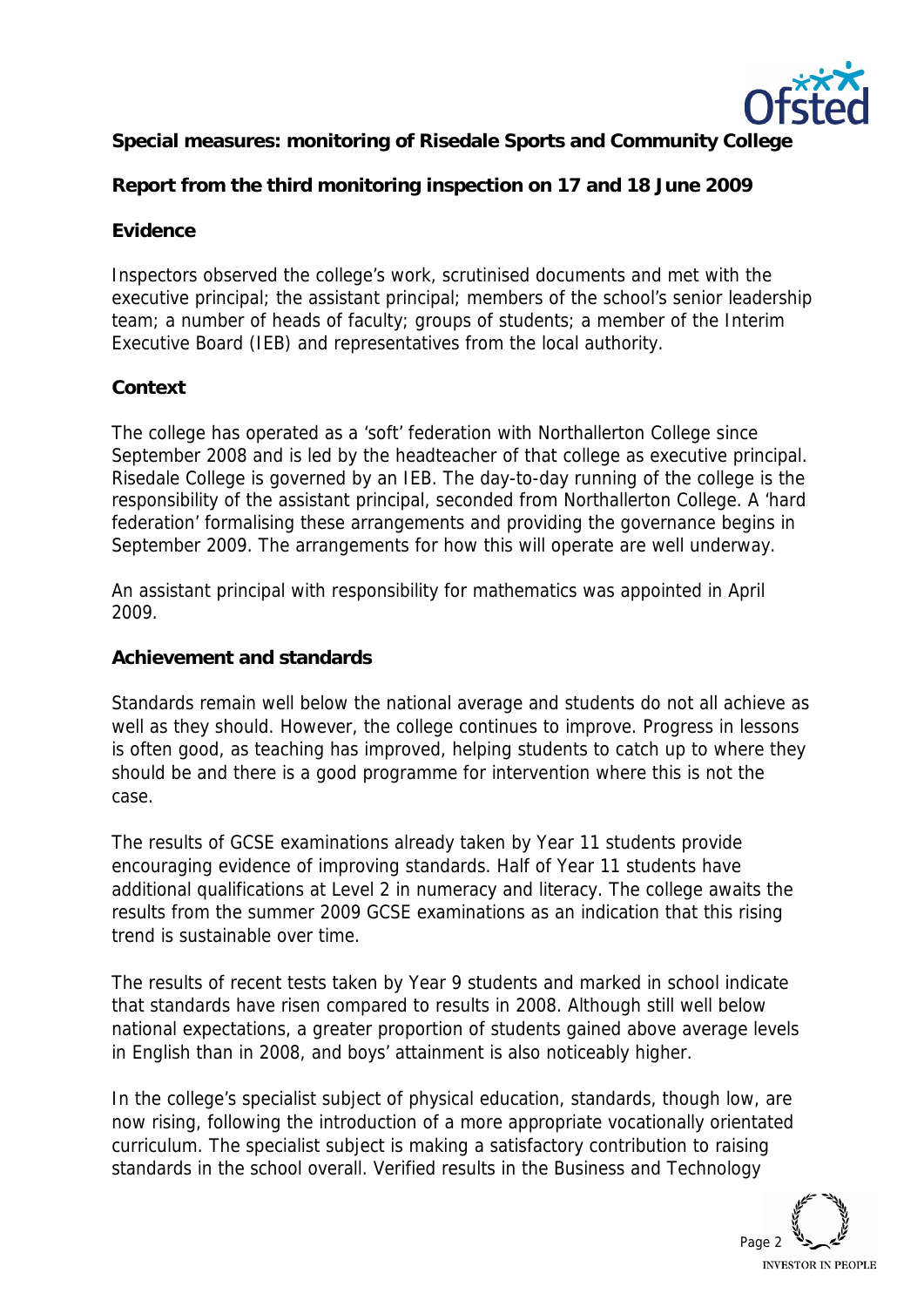

Education Council (BTEC) course will impact positively on the overall proportion of GCSE grades in the school. The profile of sport within the college and in the community has increased. There is a wider range of sports, sports courses and leadership opportunities for young people and the number of students involved in sport locally has risen. Links are being made with other subjects, for example, by replicating the physical education leadership awards system in English and in modern foreign languages.

To further its community specialism the college has embarked on a new venture to promote literacy in the wider community amongst families and linked to one of its feeder primary schools.

Though there are promising signs of improvement in provision, the outcomes for students in terms of their standards and achievement are not yet sufficiently secure to be able to judge that this improvement is satisfactory overall.

Progress since the last inspection visit on the area for improvement:

Raise standards and achievement at both key stages – **inadequate**

**Personal development and well-being**

Students' behaviour in lessons is good because they are involved and interested in their lessons. The impact of a new integrated system for student support and development is being closely monitored. Data indicate fewer disruptions to lessons than previously and the number of students excluded from lessons has dropped by around half. Behaviour around the college, particularly at lunchtime is still too boisterous because there are too few planned activities at this time. The college is tackling this by preparing a social base for Years 10 and 11 and by looking to use Year 11 sports leaders to provide more lunchtime sports for younger students. It is intended that this will also enable students to develop more leadership skills.

Teachers help Nepalese students to take an active part in lessons and relationships between different cultural groups are good. The school monitors the involvement of minority groups and has taken action to increase participation. At present, the different groups are well disposed to each other but do not have enough knowledge of each other's backgrounds and traditions.

Students are less engaged in the life of the college than in their lessons. The school council is not yet sufficiently well established to be an effective vehicle for communication between students and college leaders. Consequently, students often do not know who their representatives are, and do not feel they have a say in what happens in the college.

The college is making good progress in improving attendance, particularly of those students who persistently do not attend. This is the result of consistent, well

Page 3 **INVESTOR IN PEOPLE**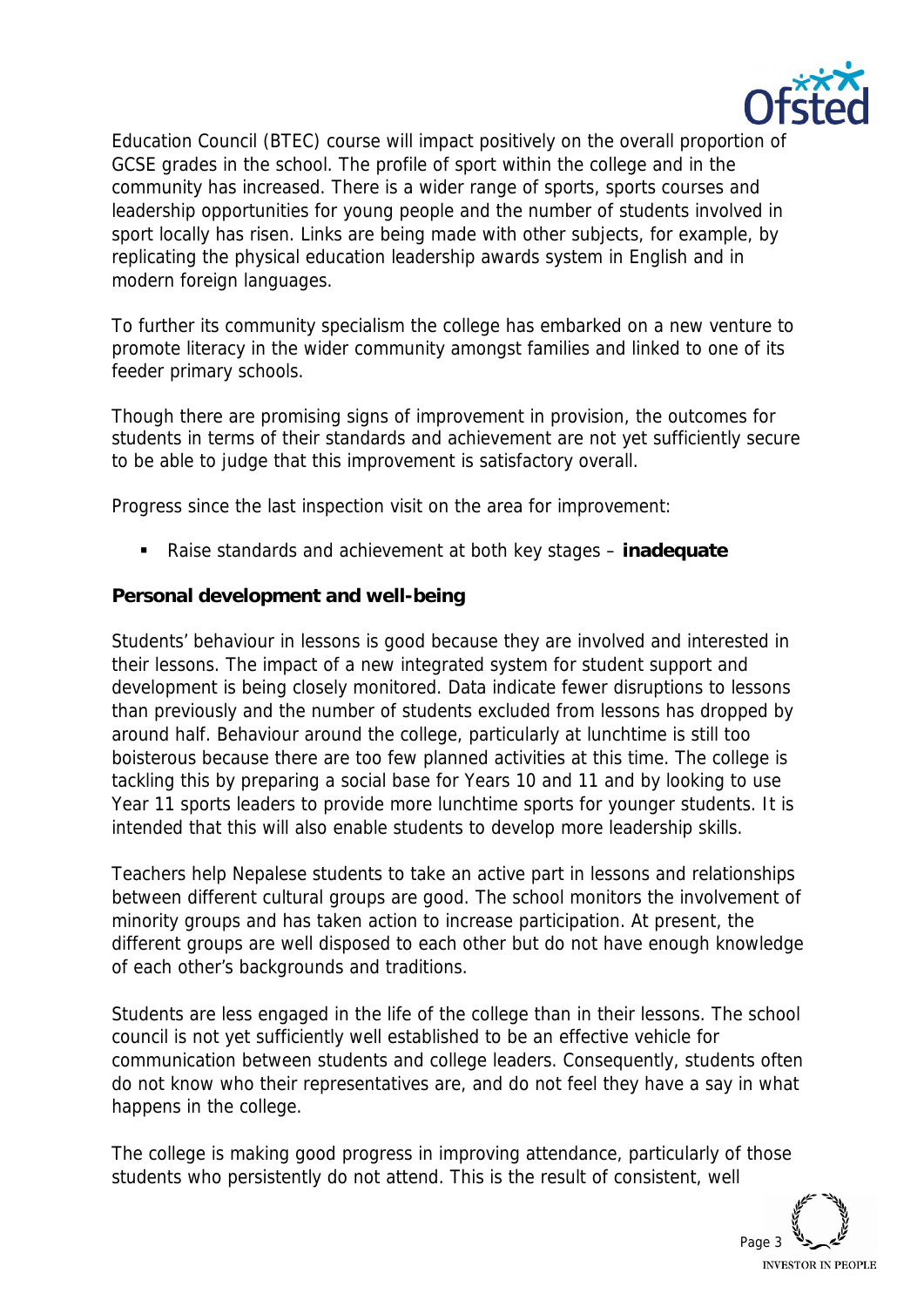

targeted support and more enjoyable learning experiences. The attendance of Year 9 students is now only one percentage point below that of students in other years. The college's figures show that attendance is now in line with national averages.

Progress since the last inspection visit on the area for improvement:

Improve attendance especially that of students in Years 9 and 11 – **good** 

# **Quality of provision**

Teaching and learning have continued to improve since the last monitoring visit. Inspectors observed some outstanding teaching and a greater proportion of good teaching. There has been an appropriate focus on raising the expectations of teachers and students about what can be achieved.

Teachers manage their classes effectively and use the reward system well to encourage students to behave positively. This has led to an improvement in students' attitudes to learning and in their behaviour. Good behaviour management ensures that there is normally a good working atmosphere in lessons. This enables teachers to use a wider range of teaching styles to make learning more active and enjoyable. Typically, students are given the opportunity to work in pairs or small groups and so become more involved in contributing to the learning taking place. In these situations, students cooperate well and gain a great deal from collaborative learning.

Students have a better grasp of the criteria for success in examinations than at the time of the previous monitoring visit. They are increasingly taking responsibility for their own learning, through group work. This is a more routine aspect of lessons now and students are more confident in working in this way. Students' independence is growing, but some teachers still miss opportunities to promote this, for example, to teach pupils how to report the results of their discussions using a subject's key words. Occasionally, there is an undercurrent of distracting talk when students are not being sufficiently challenged.

The drive to improve students' literacy is having a positive impact. Teachers ensure that texts and worksheets are accessible to all students, including those with learning difficulties. In this way, potential barriers to learning are overcome. However, opportunities to develop students' speaking and listening skills are too often missed. There is some good practice, for example in English, and information and communication technology lessons, where students benefit from listening carefully to each others' answers and build up their confidence and self-esteem by successfully sharing their ideas.

The use of assessment has improved significantly overall. Systems to track students' progress are firmly established. Information about students' levels is readily accessible to teachers and students because the computer-based system for recording performance has developed well. Teachers' assessments are more

Page 4 **INVESTOR IN PEOPLE**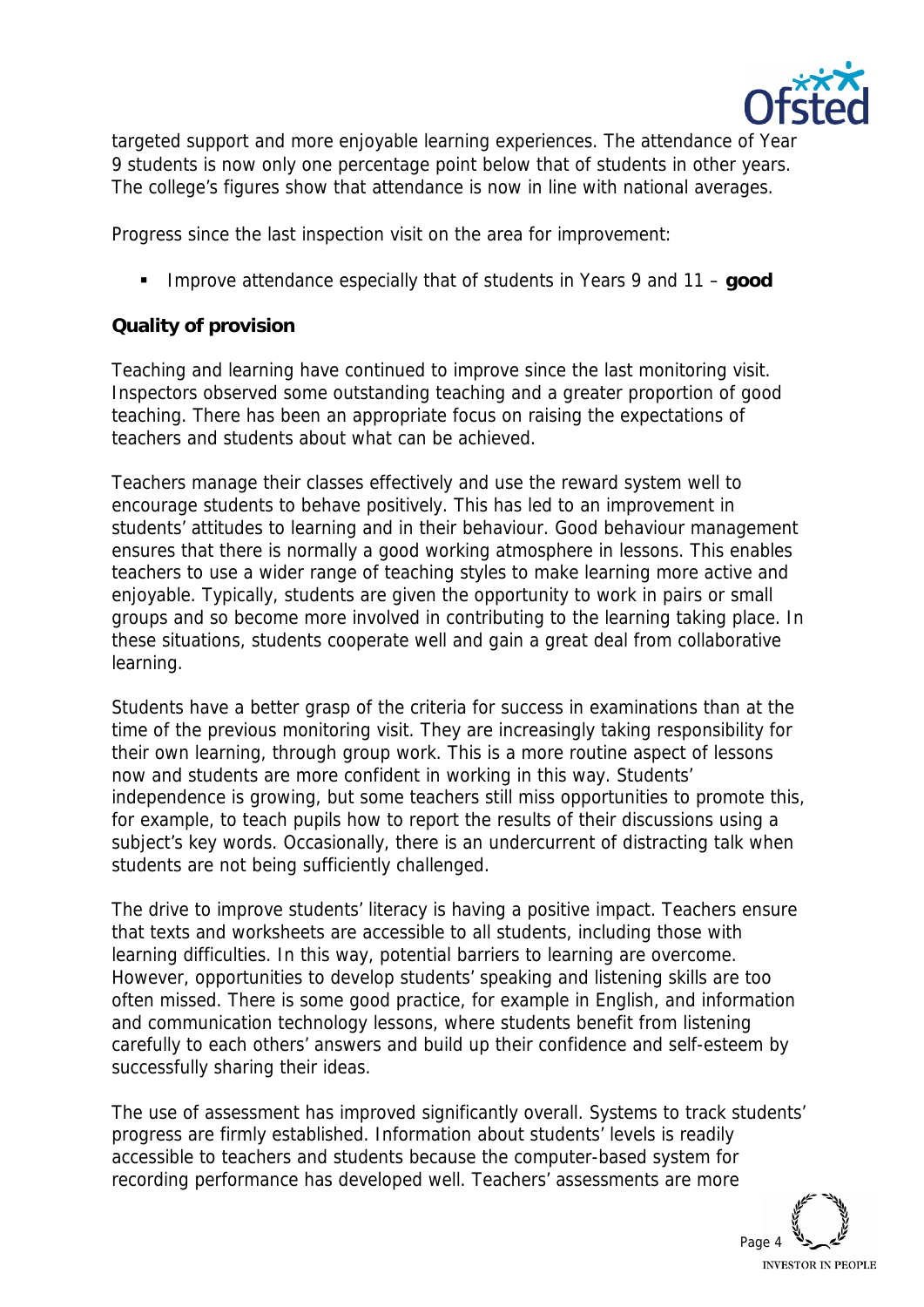

accurate than previously and so target-setting is more precise and realistic. All teachers understand how the systems work and use them accurately. Students describe these targets as helping to motivate them and are pleased when rewarded on reaching their next target. The system is helping to raise students' aspirations. It identifies any potential underachievement quickly and interventions are put into place to support the student. The progress of vulnerable students is carefully charted. Follow-up reviews ensure that interventions have had a positive impact.

Teachers' planning for lessons has improved. They use a common approach that encourages a clear and logical structure to promote students' learning. However, lesson plans often do not make it sufficiently clear what teachers expect different ability groups to learn during the lesson. For example, in mixed-ability classes, more able students are not always sufficiently challenged.

The programme aimed at improving students' literacy levels is having a positive impact. There is more widespread evidence of literacy skills being developed across the curriculum. For example, in a drama lesson lower ability students' reading skills were reinforced through scenario cue cards as they prepared their presentations and they had key questions on display around the drama studio to prompt them.

Progress since the last inspection visit on the area for improvement:

- Increase the proportion of good and better teaching, ensuring a more accurate use is made of assessment when planning lessons to meet the needs of all students – **good**
- Ensure that target-setting is sufficiently rigorous in order to identify accurately students likely to underachieve – **good**

**Leadership and management**

Leaders and managers continue to tackle the areas for improvement vigorously. Standards have begun to rise. The college has made good progress on all but one of the points for improvement since the last monitoring inspection.

At the time of the previous monitoring inspection the college was asked to review the provision for students with learning difficulties and/or disabilities. Swift and effective progress has been made on this point. The college has introduced a more integrated approach to how all students are supported and enabled to learn, bringing this together with other aspects of the pastoral system. As a result, students with learning difficulties and/or disabilities make satisfactory progress. Teachers are aware of individual pupils' needs in the lessons. There are effective systems to track students' progress. These demonstrate that the provision is making a difference.

College leaders continue to draw widely on the well established link with Northallerton College to disseminate good practice and further develop teachers'

Page 5 **INVESTOR IN PEOPLE**